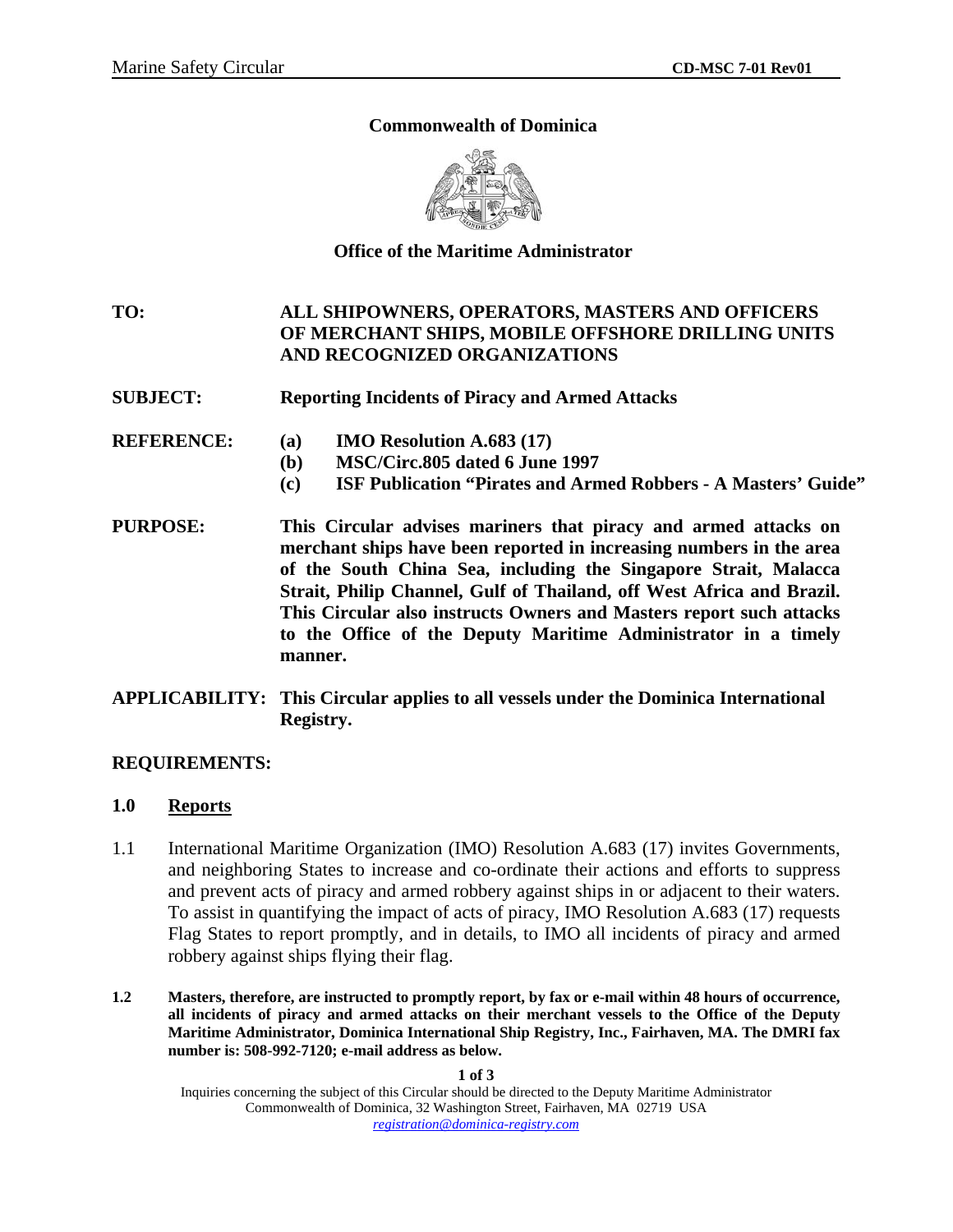### **2.0 Information**

- 2.1 The report should provide as much information as possible, including but not necessarily limited to the following:
	- · Name of vessel,
	- · Gross Tonnage of vessel,
	- Date and time (UTC) of incident,
	- Geographic position by Latitude and Longitude,
	- Anchored, berthed, or if under way heading, speed and ship's freeboard,
	- · Visibility,
	- Method used by pirates to board vessel,
	- · Type of weapons used by pirates,
	- Number of pirates involved and total time on board ship,
	- · Injury or Loss of Life, if any,
	- Items stolen, if any,
	- Details of incident including consequence to the crew even when there was no physical injury,
	- · Action taken by the crew,
	- Whether the incident was reported to shore authorities,
	- Action taken by authorities, and
	- Any relevant information that might be useful to prevent future attacks.
- 2.2 Reports received by the Office of the Deputy Maritime Administrator in turn will be transmitted to:
	- Minister of Foreign Affairs, Commonwealth of Dominica
	- · Defense Mapping Agency, USA,
		- International Maritime Organization, Maritime Safety Division
	- · International Maritime Bureau, Essex, UK,
	- The International Shipping Federation, London.

# **3.0 Radio Messages**

In accordance with MSC/Circ.805 dated 6 June 1997, the following guidance for the use of radio signals by ships under attack or threat of attack from pirates or armed robbers is provided is provided.

3.1 Distress Messages

Recommendation ITU-R M.493-5 has been amended so as to include "Piracy/armed robbery attack" as a category of distress message for all classes of DSC equipment, and INMARSAT has added a piracy message to the INMARSAT-C menu for the GMDSS.